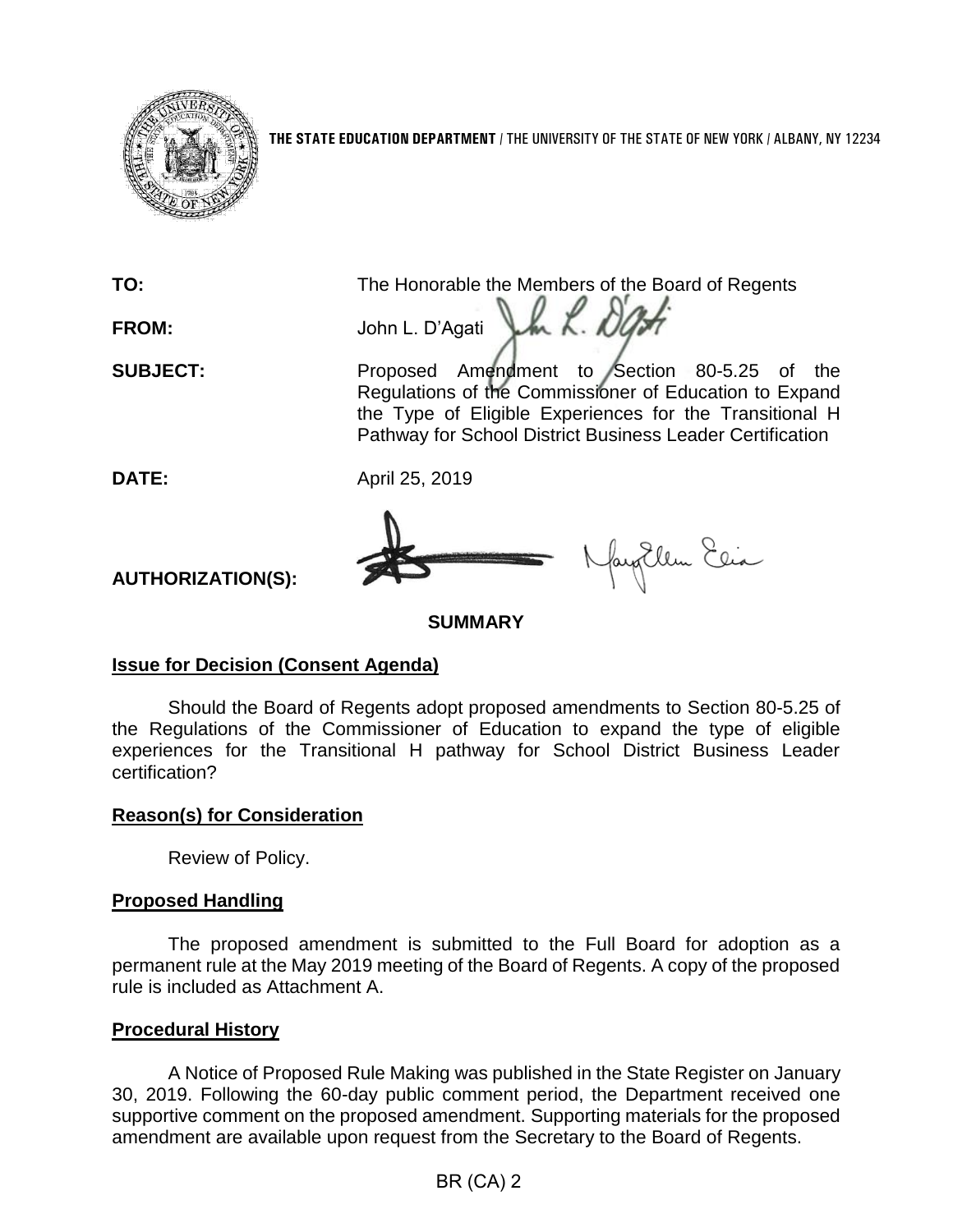## **Background Information**

School district business leaders (SDBLs) are important assets to school districts and BOCES, with their duties ranging from day-to-day operations to long-range planning. The New York State Association of School Business Officials (NYSASBO) reached out to the Department in 2017 regarding the need for SDBLs in the near future due to impending retirements. At its January 2018 meeting, the Board of Regents established the Transitional H pathway for individuals who hold a valid license and registration as a New York State Certified Public Accountant, allowing them to be employed for up to three years as an SDBL while they complete the requirements for a Professional SDBL certificate and helping to meet the demand to fill SDBL positions.

The eligibility requirements for the Transitional H certificate include at least three years of experience as a licensed certified public accountant auditing New York State school districts, BOCES, and/or municipalities in New York State, as determined by the Commissioner. The candidate must also have a baccalaureate degree or higher in accounting, finance, or a related business field; receive an employment and support commitment from a school district or BOCES for at least three years, which includes at least one year of mentoring; and matriculate in a registered SDBL program that leads to certification.

NYSASBO has noted that individuals who have experience as a licensed certified public accountant working in the business office of one or more New York State school districts, BOCES, and/or municipalities in New York State would also be excellent candidates for the Transitional H certificate. Experience working in a business office in these settings means engaging in or overseeing work in business areas such as:

- **Fiscal management:** accounting, budget development and monitoring, financial planning, reporting, payroll, purchasing/inventory management.
- **Physical Plant and Facilities Management:** develop multi-year facilities plans; plan and manage construction projects; prepare and implement safety and management plans; oversee real estate acquisition, use, and disposal.
- **Human Resources:** administer employee records and benefits; provide workforce management, including recruiting, screening, hiring, evaluating, and terminating personnel; provide resources and manage staff development and training; support the collective bargaining process; implement legal requirements of policies such as FMLA, ADA, COBRA, and EEOC.
- **Transportation:** develop a district transportation plan and oversee vehicle fleet.
- **School Nutrition**: manage school breakfast/lunch programs.
- **Technology**: manage the purchasing and maintenance of district technology.

The following are examples of possible titles of positions that individuals working in the business office may have: Business Administrator, Business Manager/ Executive, Assistant to the Assistant Superintendent for Business/Finance/Operations, Deputy/ Associate/Assistant Superintendent, Director/Coordinator of Business Affairs/Finance/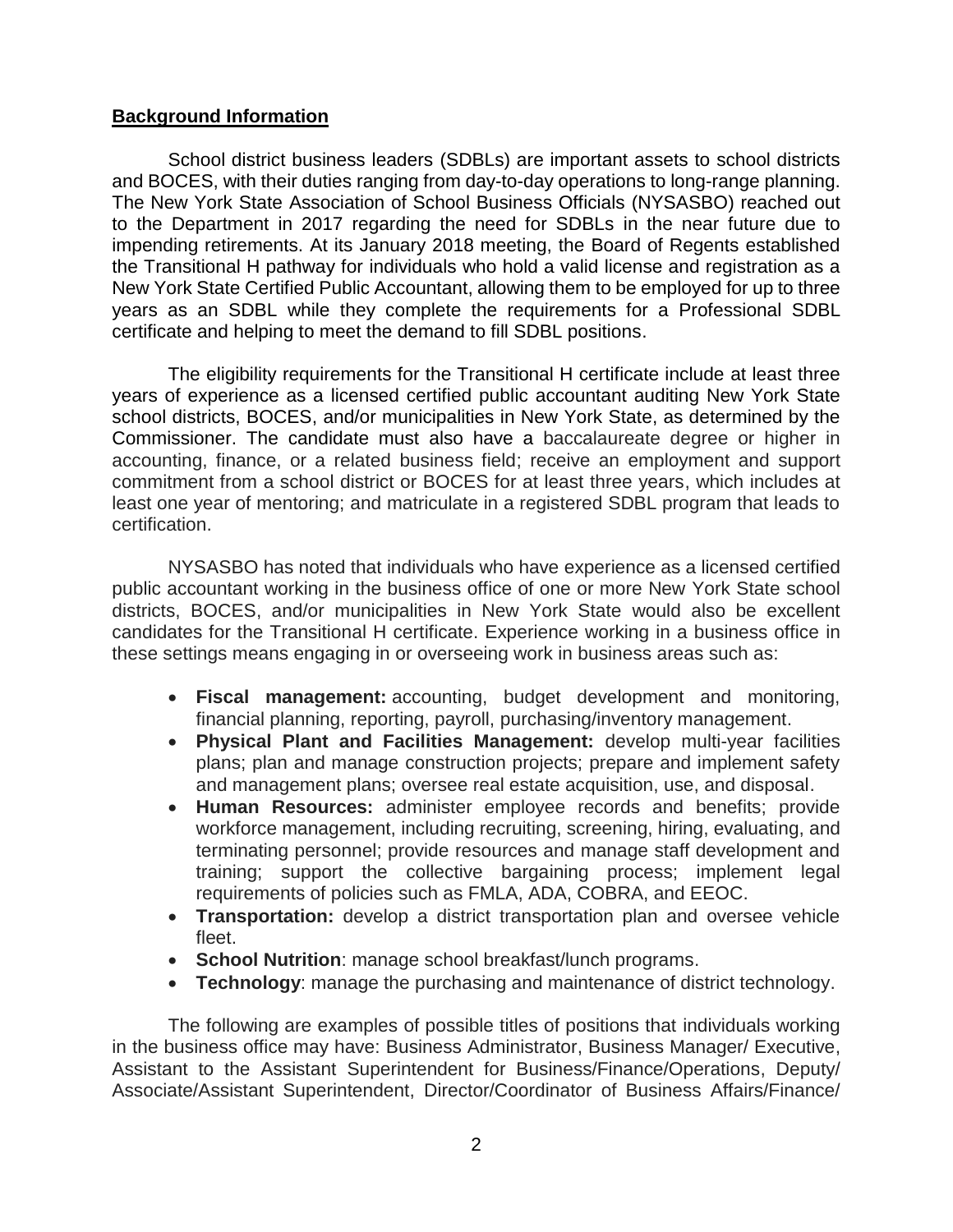Operations, District Treasurer, Payroll Manager/Supervisor, Purchasing Agent/ Coordinator, Chief Operating Officer, Fiscal Services Administrator, or Controller.

## **Proposed Amendment**

The Department is proposing to permit candidates who have at least three years of experience as a licensed certified public accountant working in a business office in one or more New York State school districts, BOCES, and/or municipalities in New York State, as determined by the Commissioner to also be eligible for the Transitional H certificate. The proposal expands the types of eligible experiences for the certificate while maintaining high standards for the certification requirements.

## **Related Regents Items**

[October 2017](http://www.regents.nysed.gov/common/regents/files/1017hed1.pdf) http://www.regents.nysed.gov/common/regents/files/1017hed1.pdf [January 2018](http://www.regents.nysed.gov/common/regents/files/118brca1.pdf) http://www.regents.nysed.gov/common/regents/files/118brca1.pdf [January 2019](http://www.regents.nysed.gov/common/regents/files/119hed3.pdf) http://www.regents.nysed.gov/common/regents/files/119hed3.pdf

## **Recommendation**

Department staff recommends that the Board of Regents take the following action:

VOTED: That Section 80-5.25 of the Regulations of the Commissioner of Education be amended, as submitted, effective May 22, 2019.

## **Timetable for Implementation**

If adopted at the May 2019 meeting, the proposed amendment will become effective on May 22, 2019.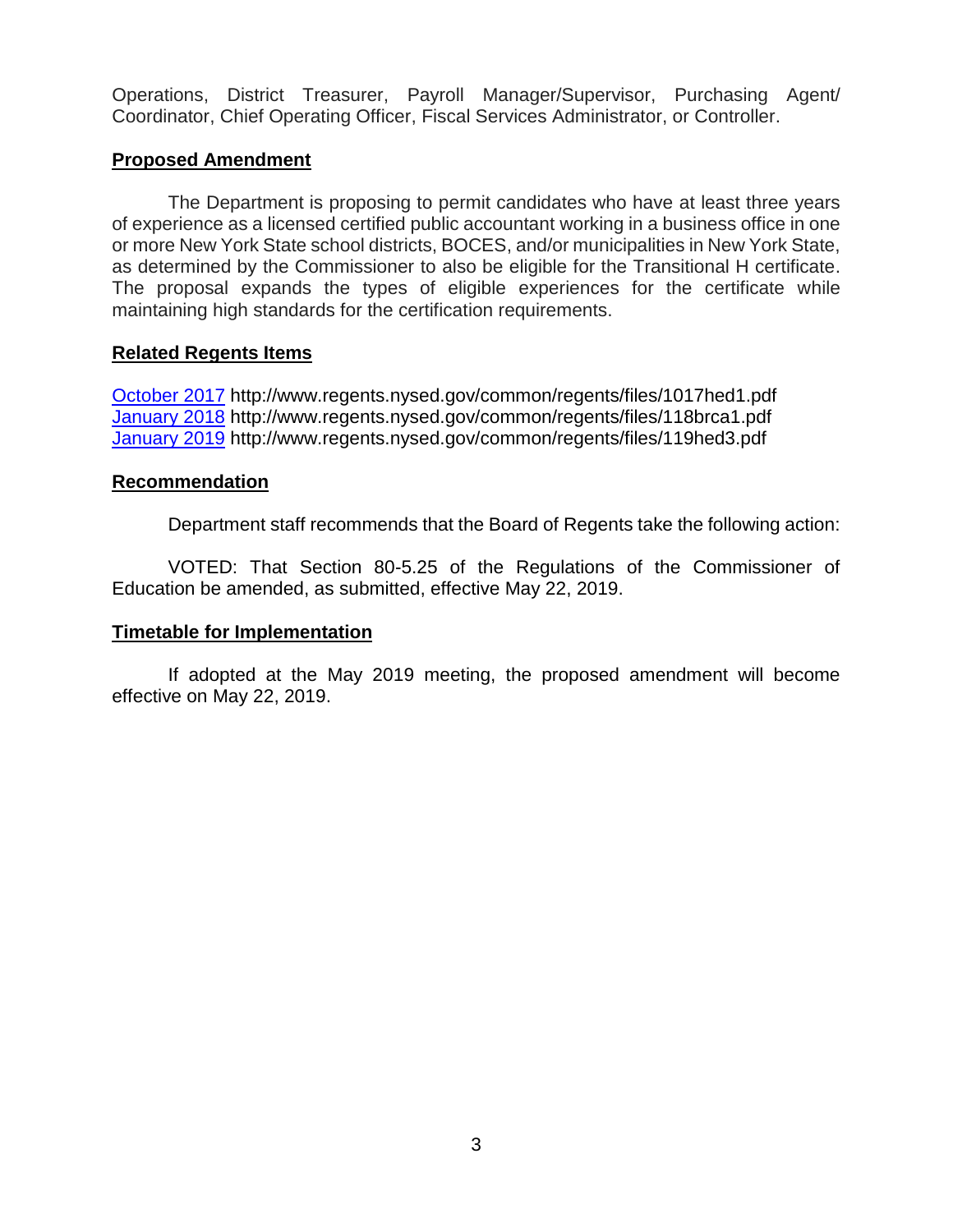## AMENDMENT TO THE REGULATIONS OF THE COMMISSIONER OF EDUCATION

Pursuant to sections 101, 207, 305, 3001, 3004 and 3009 of the Education Law.

1. Clause (c) of subparagraph (i) of paragraph (3) of subdivision (a) of section 80- 5.25 of the Regulations of the Commissioner of Education shall be amended to read as follows:

(c) The candidate shall have completed at least three years of experience as a licensed certified public accountant who is auditing or working in the business office of one or more New York State school districts, BOCES and/or municipalities in New York State, as determined by the Commissioner;